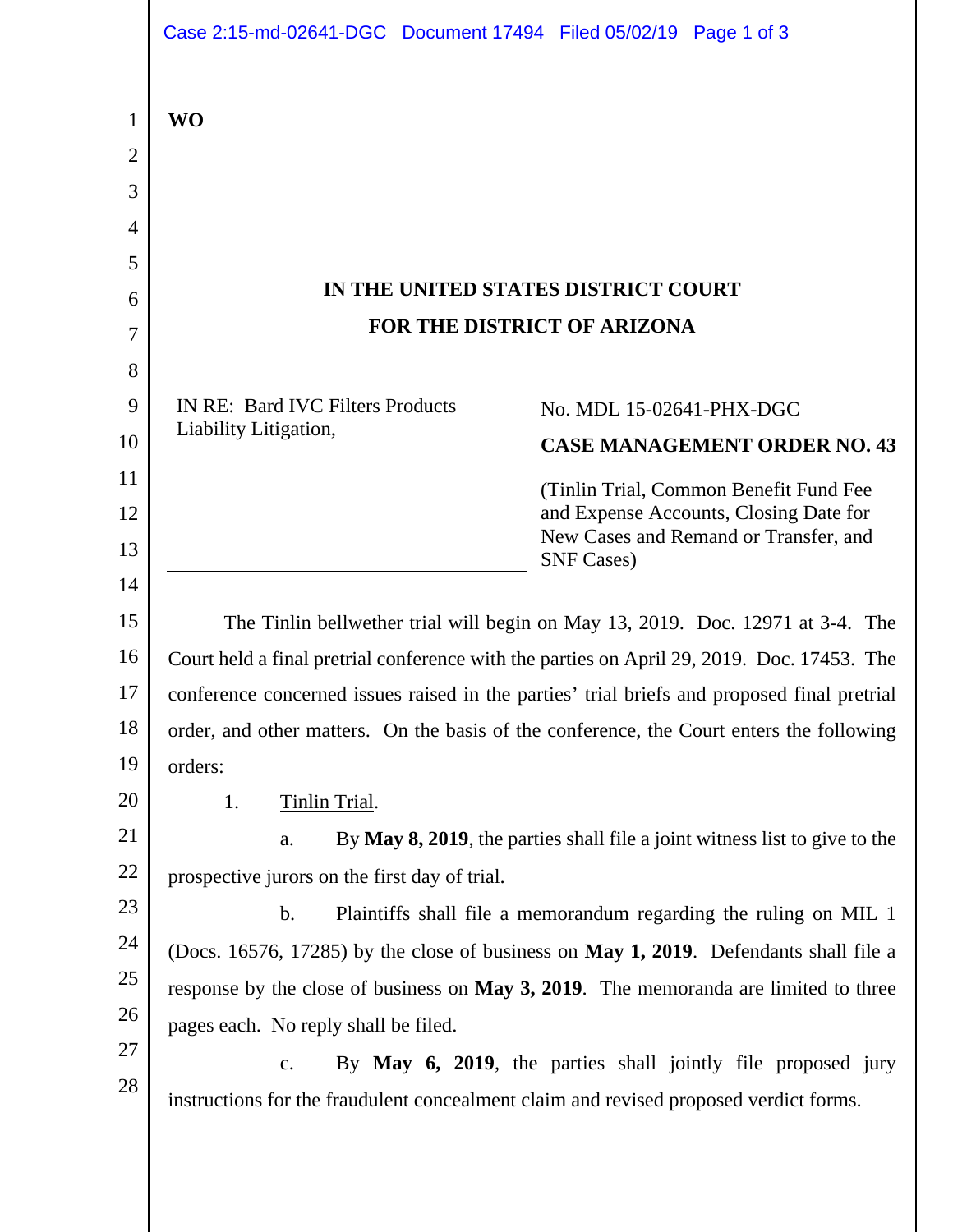d. By close of business on **May 3, 2019**, Defendants shall file a response, limited to three pages, to Plaintiffs' argument that Wisconsin law does not allow a manufacturer to allocate fault to third parties on strict product liability claims. Doc. 17357 at 2.

e. Plaintiffs shall notify the Court by the close of business on **May 1, 2019**, as to when the Tinlins will be testifying. Plaintiffs are directed to make advanced arrangements with the courtroom deputy should the Tinlins wish to listen to any portion of the trial by telephone.

 f. By **May 3, 2019**, the parties shall jointly file a revised proposed preliminary instruction regarding video appearance that includes Mr. Tinlin. *See*  Doc. 17436 at 8.

12 13

14

15

16

17

18

1

2

3

4

5

6

7

8

9

10

11

2. Motion for Common Benefit Fund Fee and Expense Accounts.

 a. By **May 10, 2019**, the parties shall file a joint proposed order for the establishment of common benefit fee and expense accounts and appointment of an escrow agent. *See* Docs. 372 at 9, 16932 at 2-3. The Court will decide whether to increase common benefit fee and cost assessments when the issue is fully briefed and the Court's schedule permits. *See* Doc. 372 at 10.

19 20 b. Plaintiffs' request for a one-week extension to file a reply brief is **granted**.

21

## 3. Closing Date for New Cases and Remand or Transfer of Cases.

22 23 a. The closing date for new cases to be transferred to or directly filed in this MDL is **May 31, 2019**. *See* Doc. 16343 at 7.

24 25 26 27 28 b. The parties' joint memorandum identifying all cases in this MDL that fall within the two settlement tracks, due **July 1, 2019** (*id.* at 6,  $\P$  4(a)), shall (1) identify each case not included in Track 1 or Track 2, and (2) state for each such case whether it was transferred by the JPML or directly filed in this MDL, and identify the district from which it was transferred by the JPML or the district to which it should be transferred if it